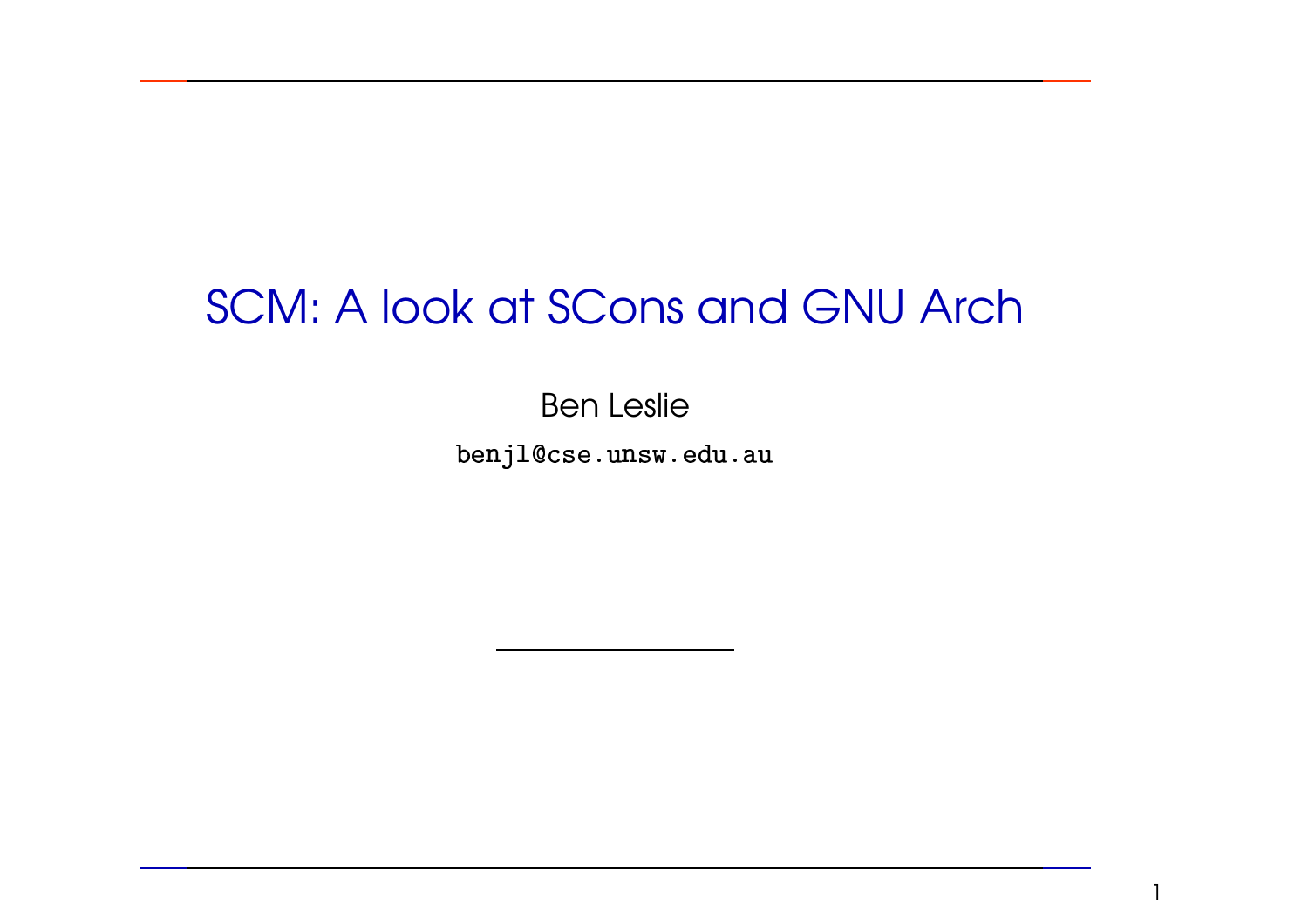CM is the discpline of controlling the evolution of complex systems; SCM is its specialization for computer programs and associated documents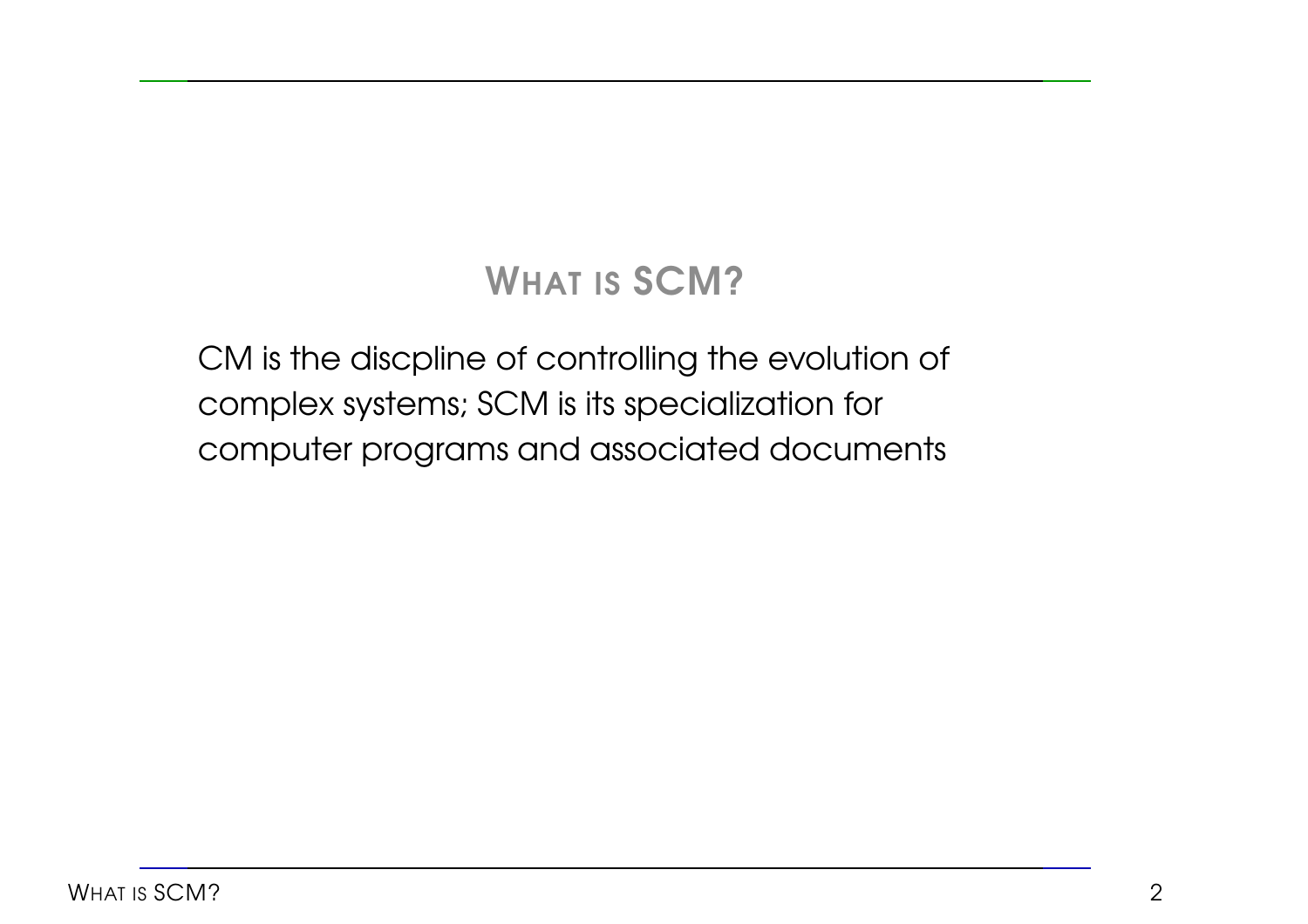CM is the discpline of controlling the evolution of complex systems; SCM is its specialization for computer programs and associated documents

No really, what is it ?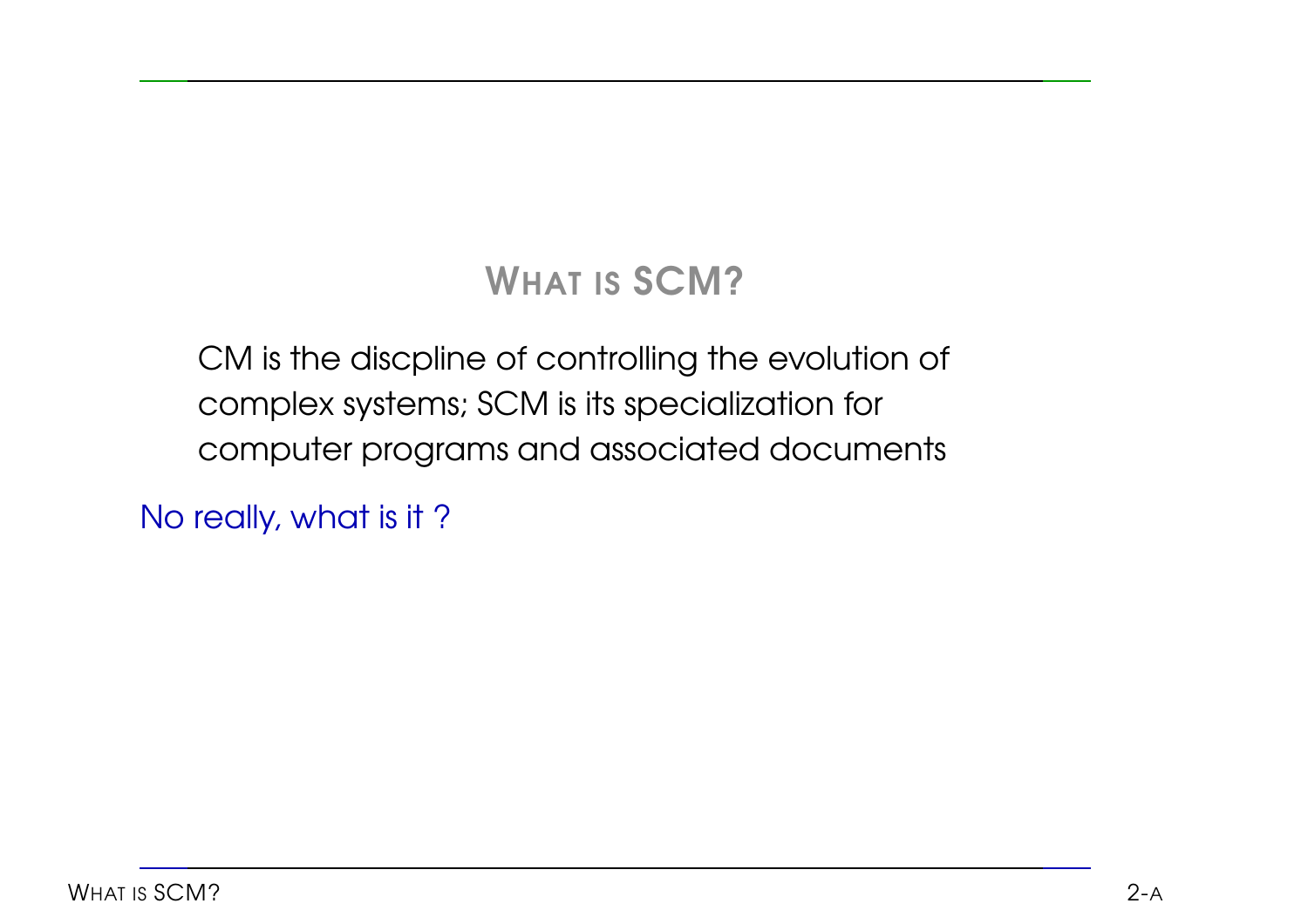CM is the discpline of controlling the evolution of complex systems; SCM is its specialization for computer programs and associated documents

No really, what is it ?

• Versioning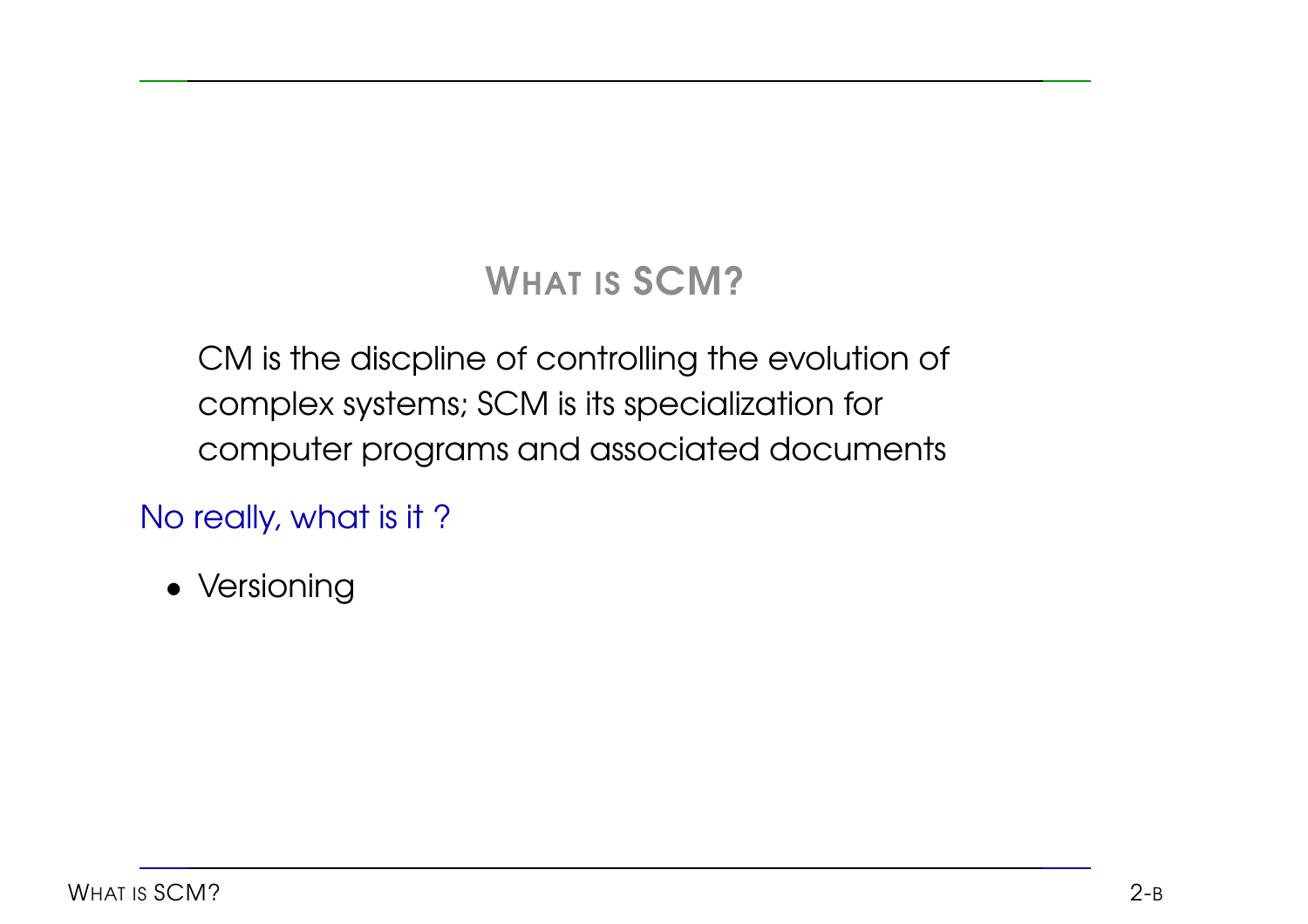CM is the discpline of controlling the evolution of complex systems; SCM is its specialization for computer programs and associated documents

#### No really, what is it ?

- Versioning
- Building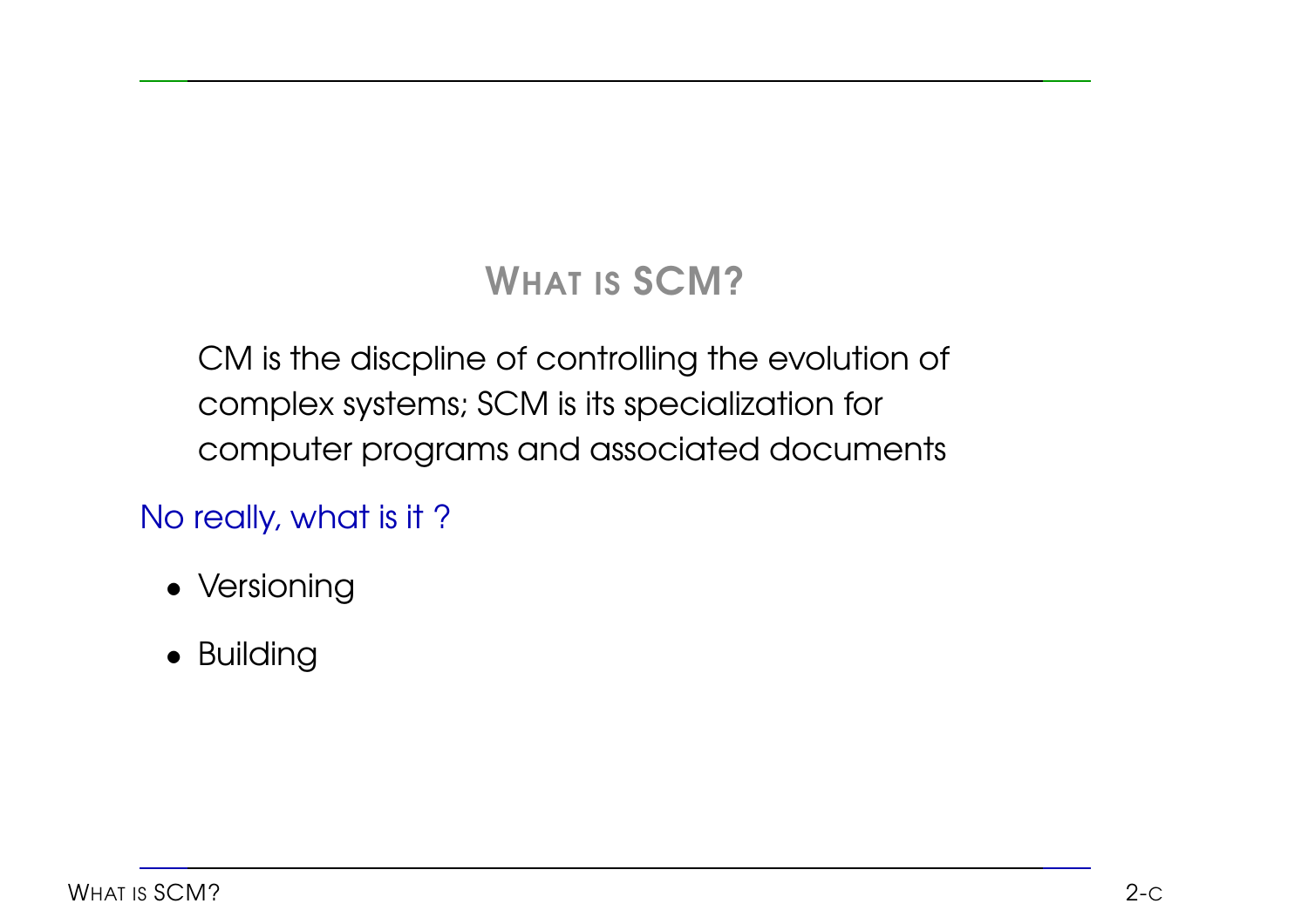Automate construction process

- Build rules how to change .c into .o
- Capture all build rules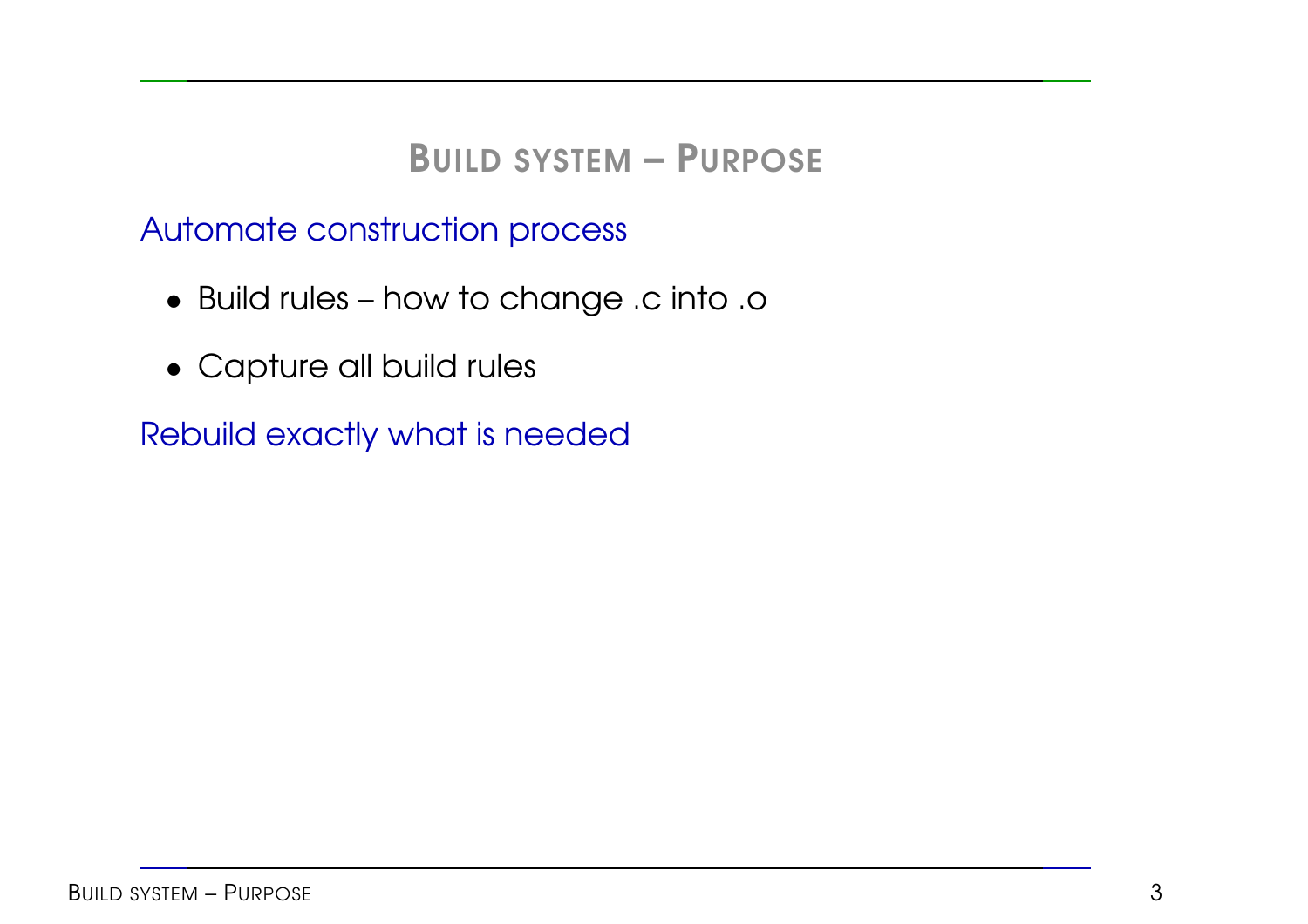Automate construction process

- Build rules how to change .c into .o
- Capture all build rules

Rebuild exactly what is needed

• Build everything required – correctness.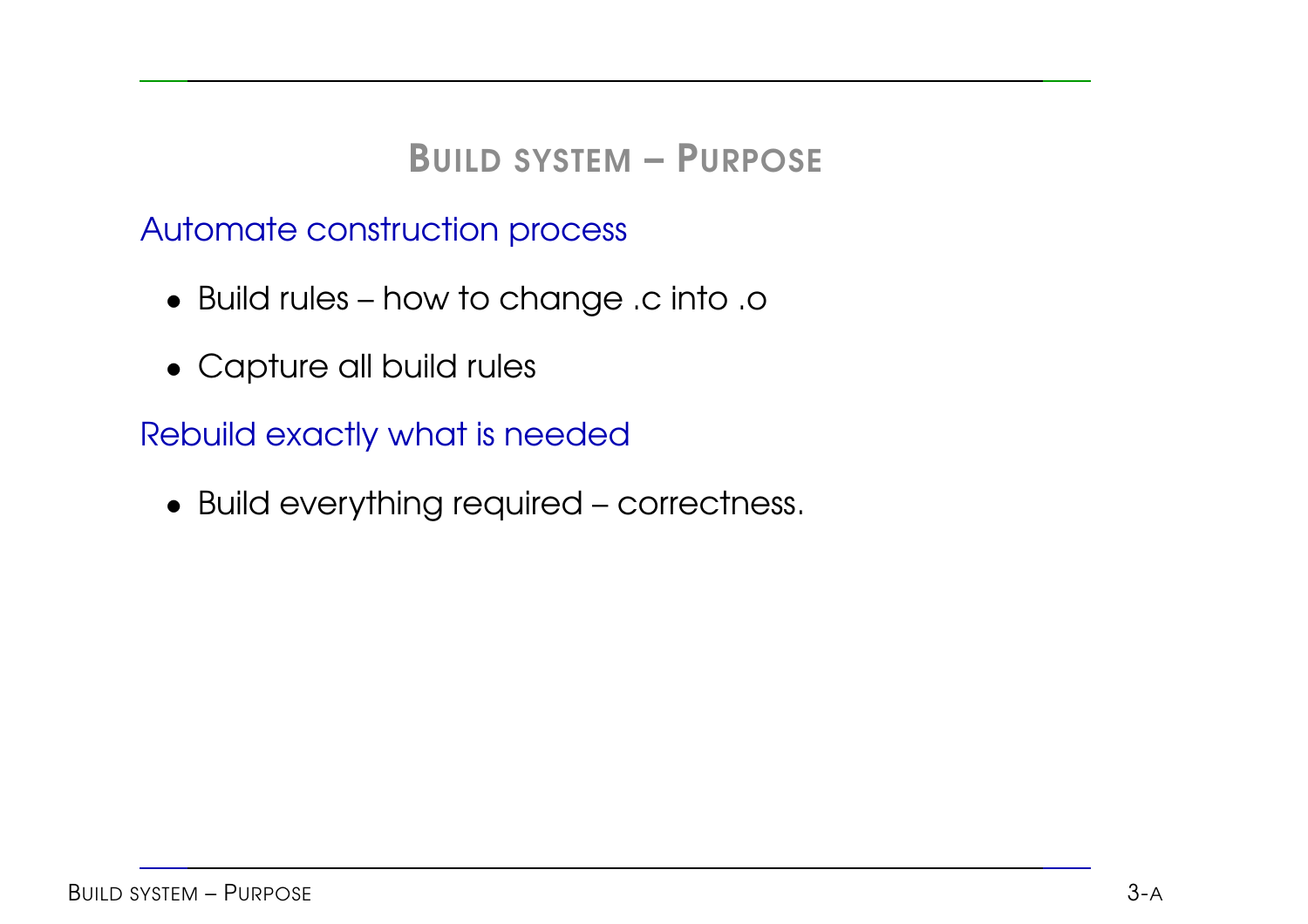Automate construction process

- Build rules how to change .c into .o
- Capture all build rules

- Build everything required correctness.
- Don't build anymore then needed performance.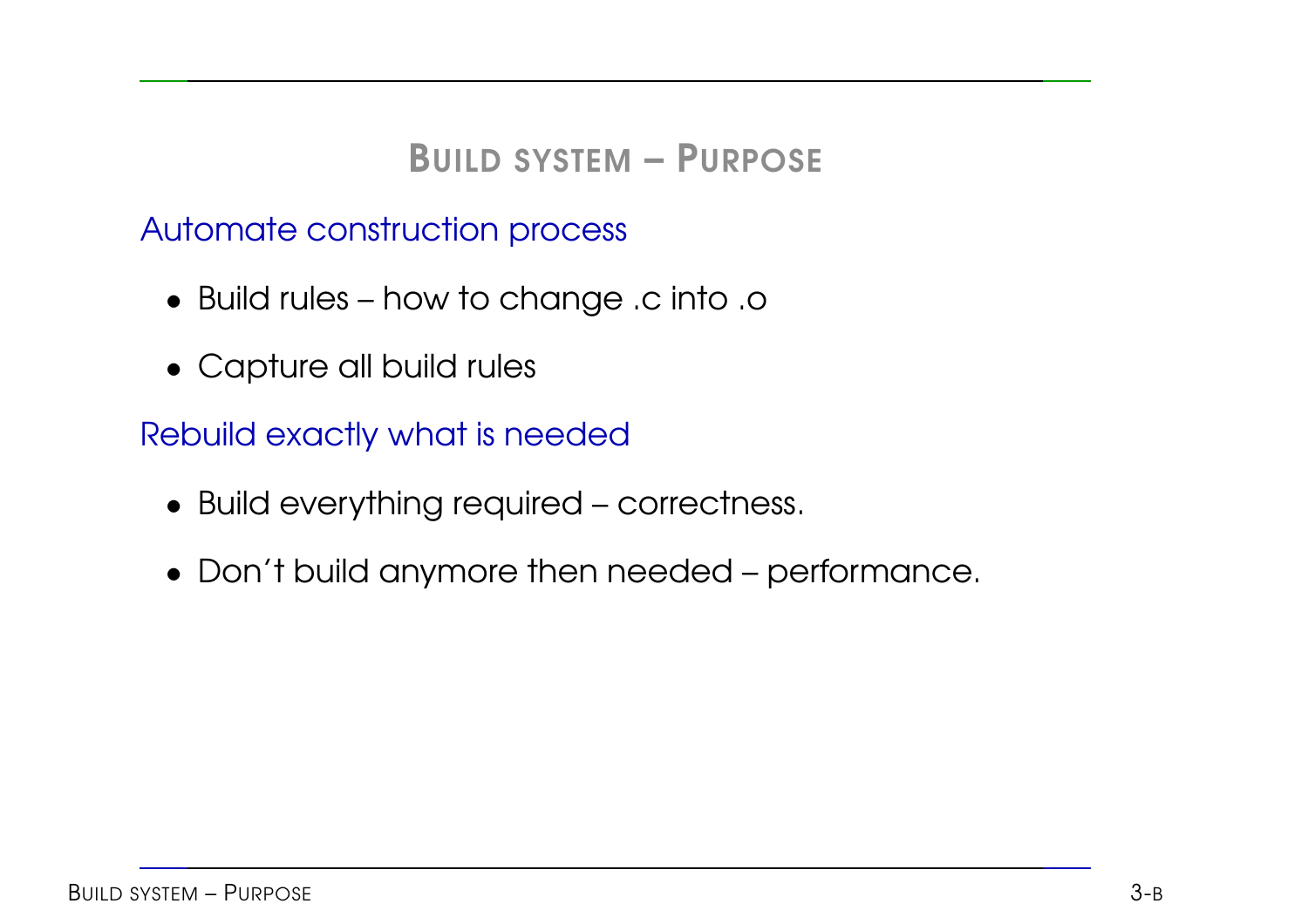Automate construction process

- Build rules how to change .c into .o
- Capture all build rules

- Build everything required correctness.
- Don't build anymore then needed performance.
- Determine dependencies robustness.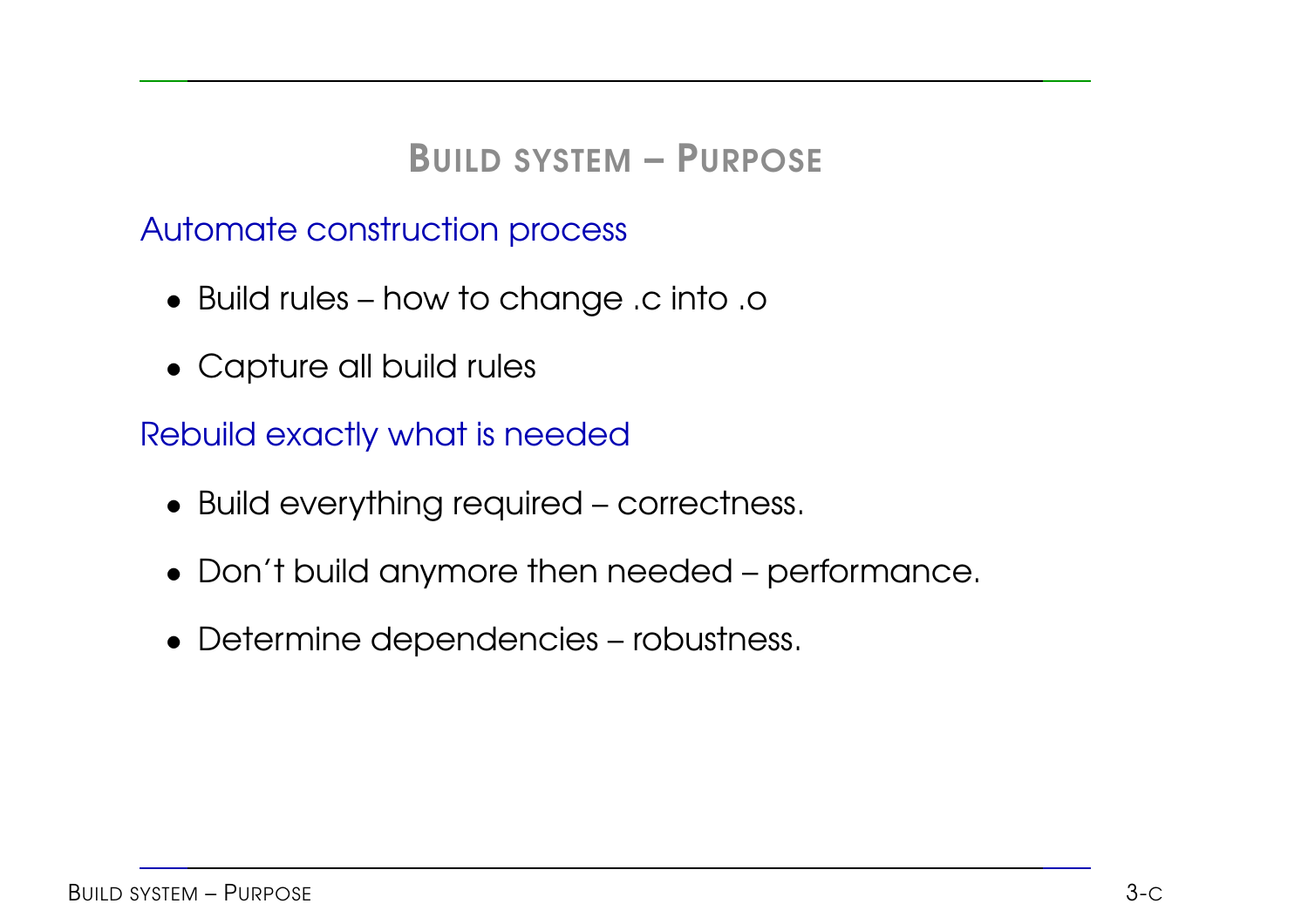Automate construction process

- Build rules how to change .c into .o
- Capture all build rules

- Build everything required correctness.
- Don't build anymore then needed performance.
- Determine dependencies robustness.
- Easily extensible flexibility.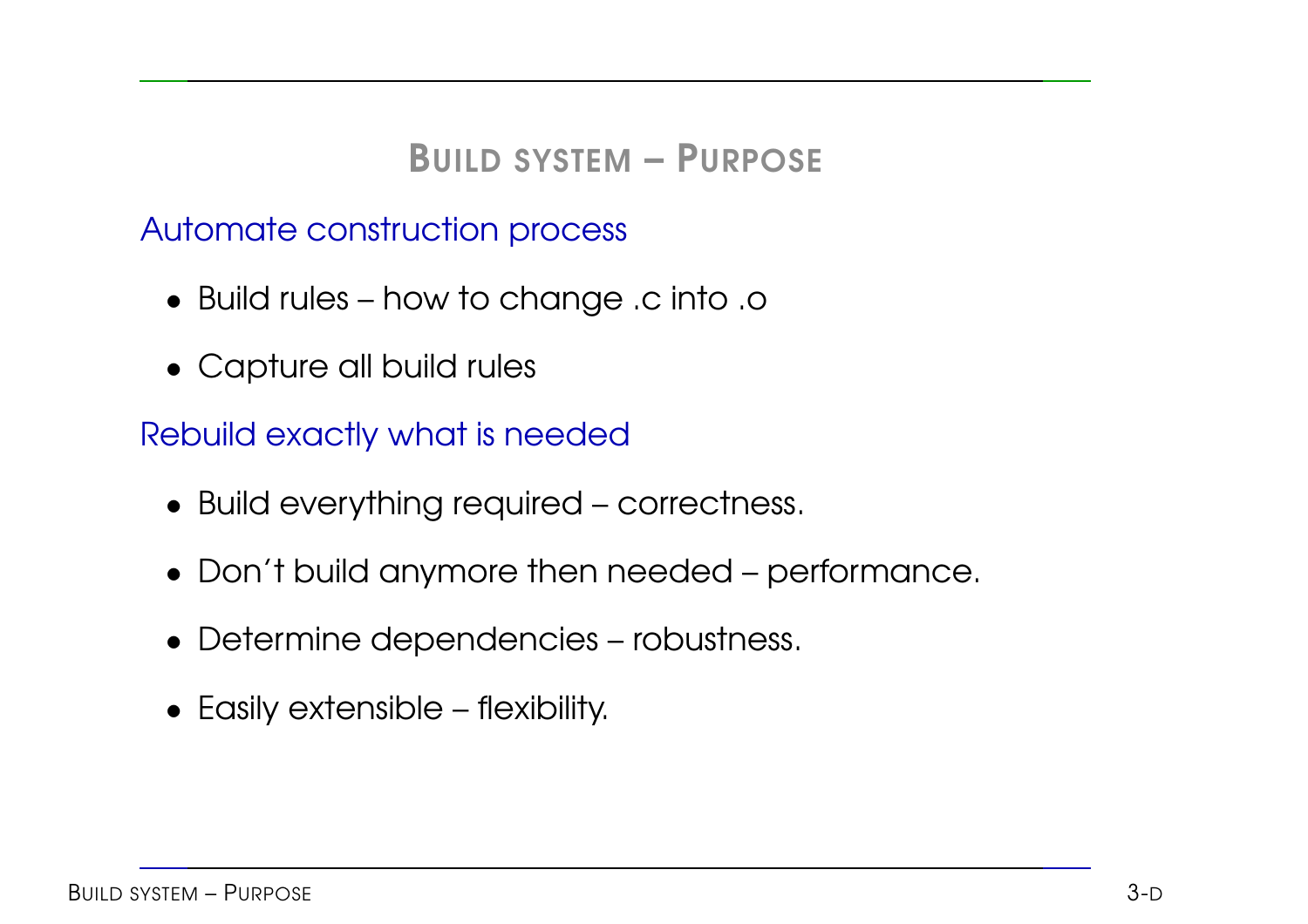Automate construction process

- Build rules how to change .c into .o
- Capture all build rules

- Build everything required correctness.
- Don't build anymore then needed performance.
- Determine dependencies robustness.
- Easily extensible flexibility.
- Easily to use convenience.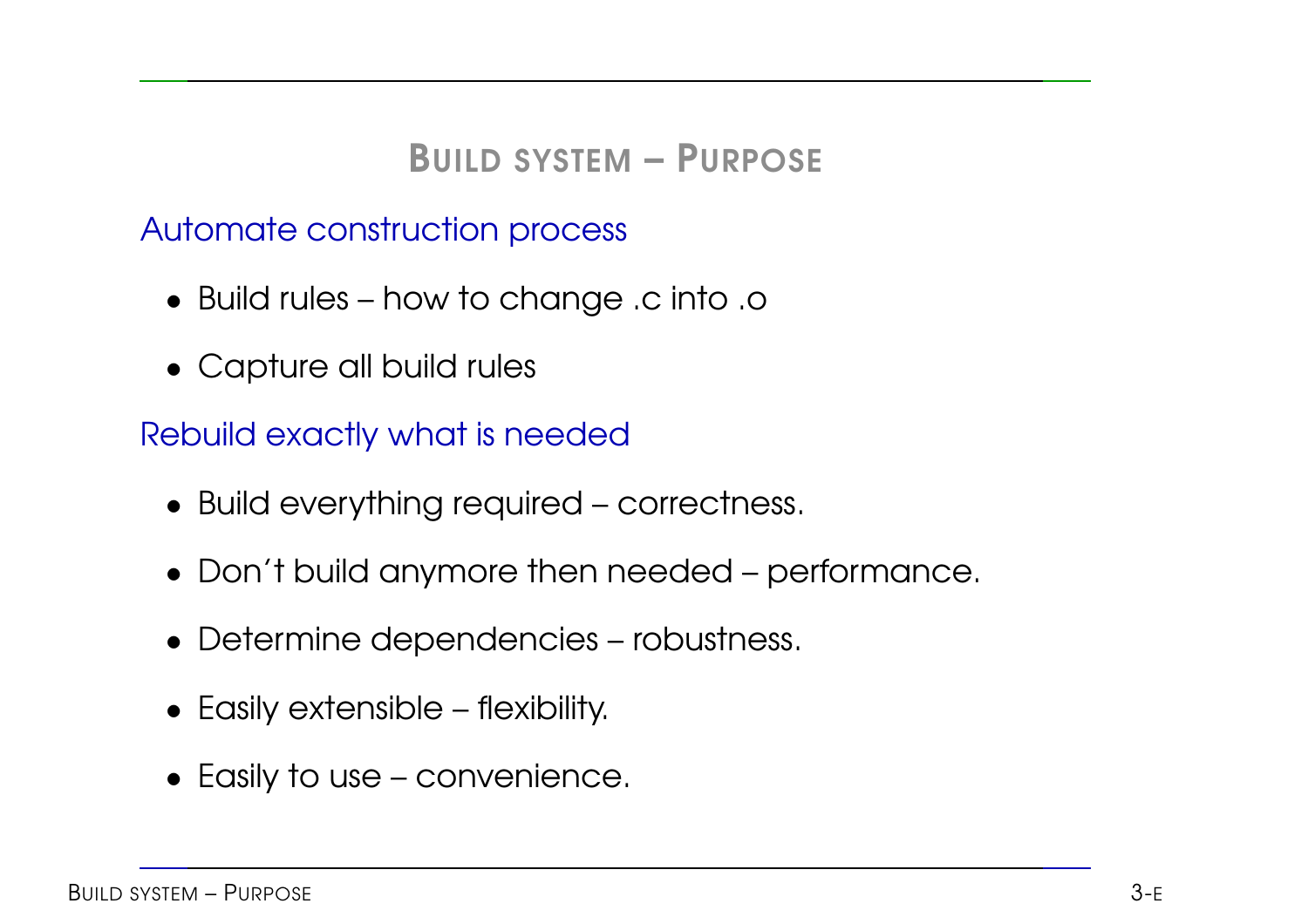The incumbent make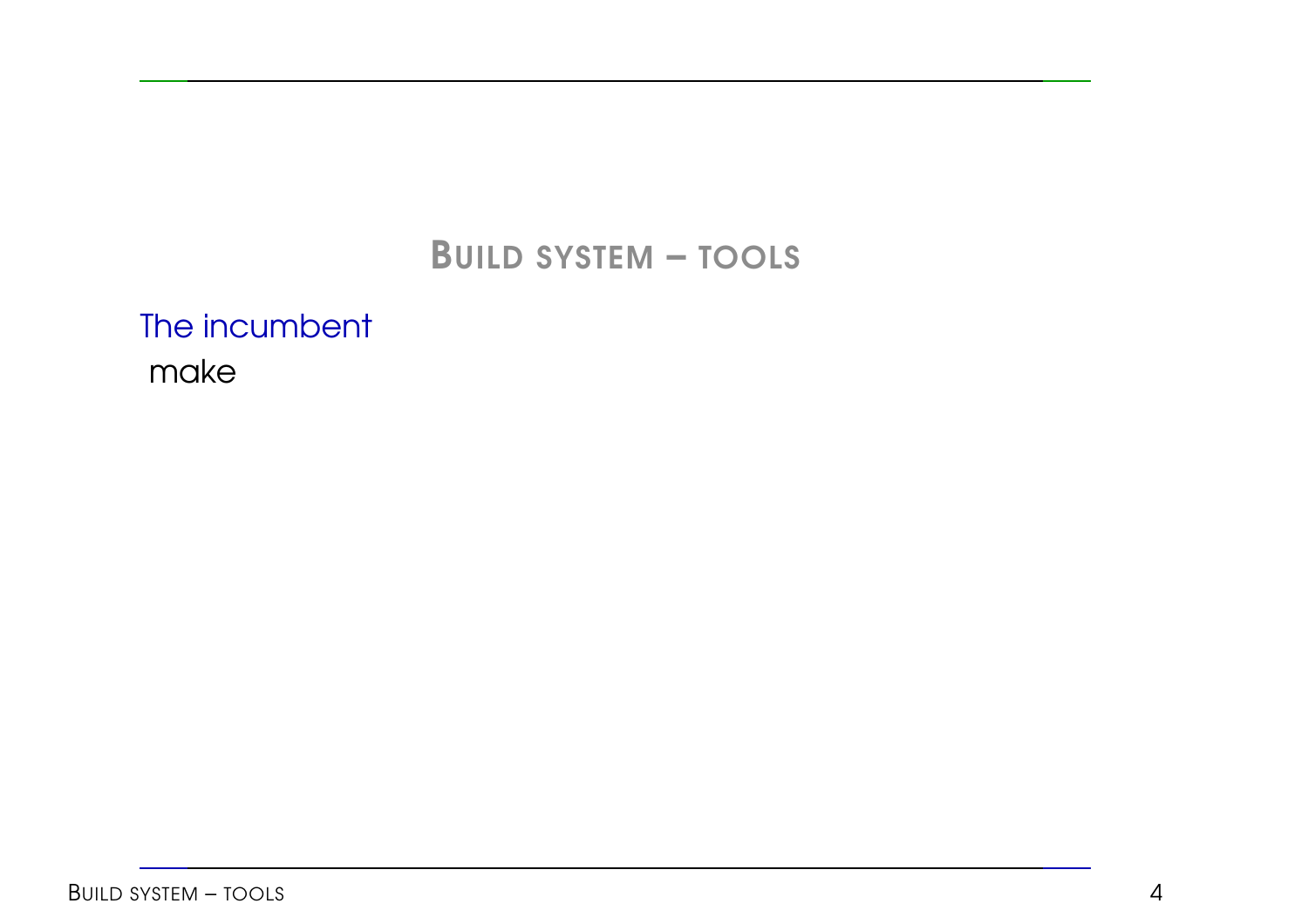The incumbent

make

It's sort of <sup>a</sup> graffiti recorder — Bill Joy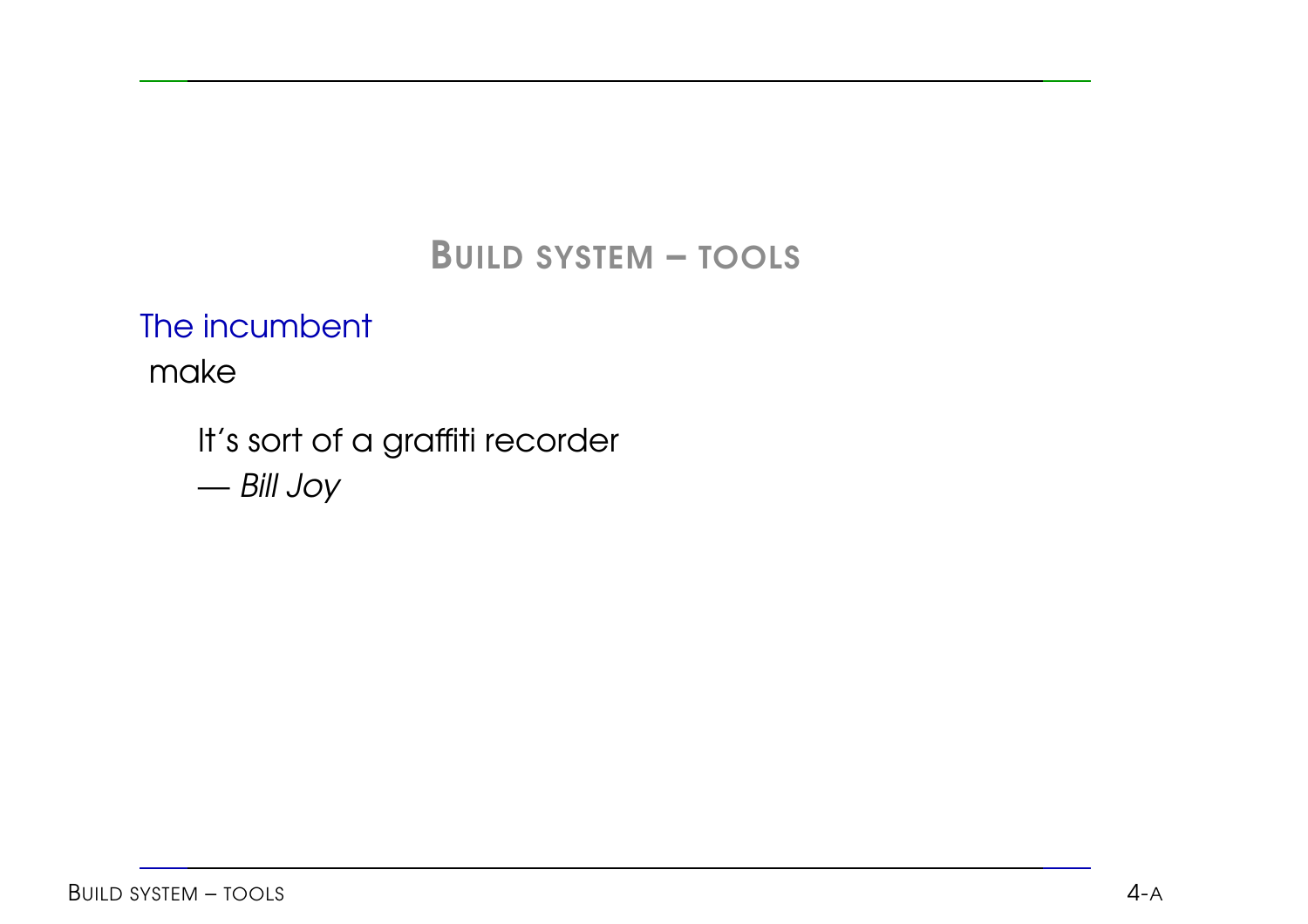#### The incumbent

make <sup>+</sup> automake, autoconf, libtool, gcc -M

It's sort of <sup>a</sup> graffiti recorder

— Bill Joy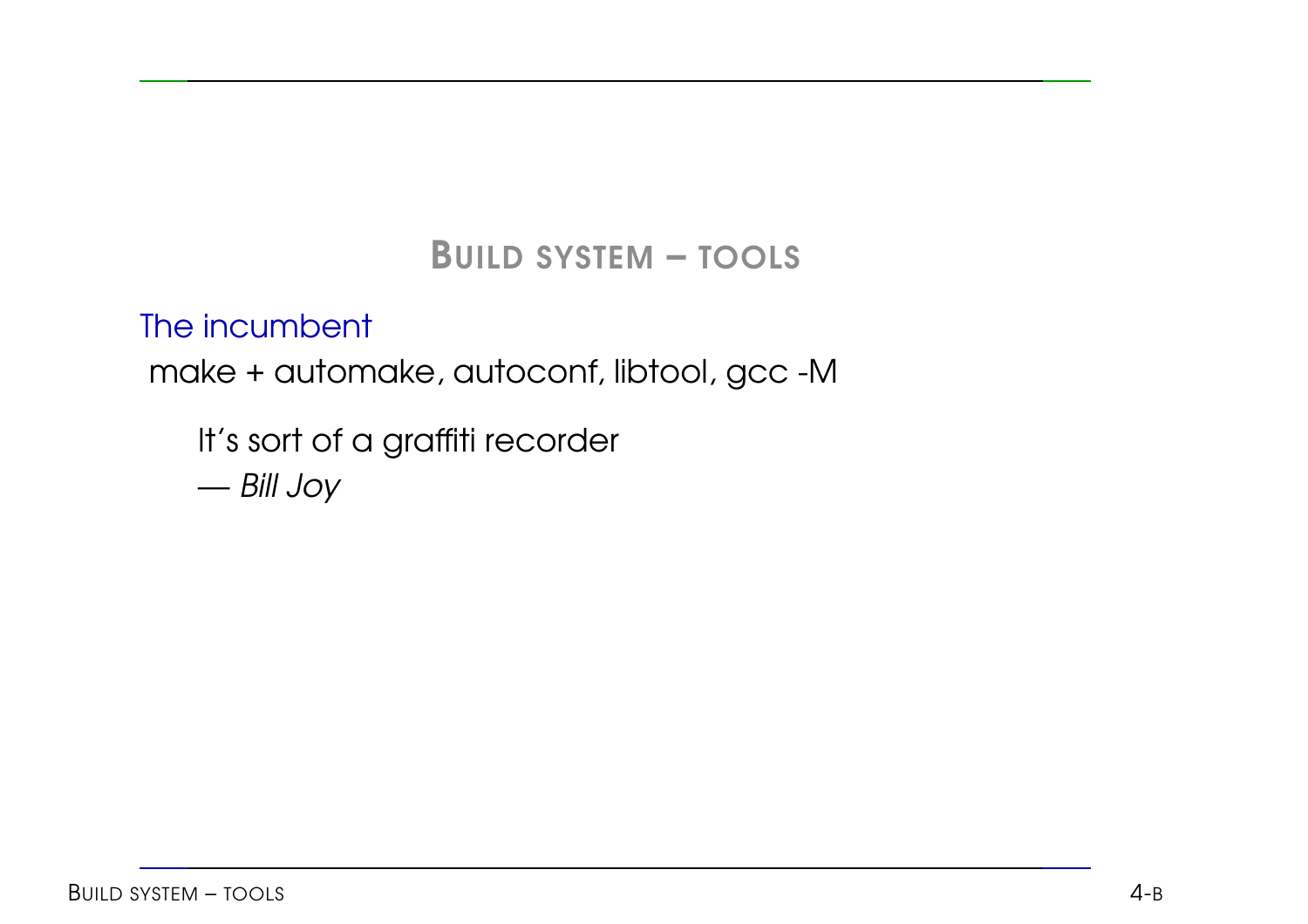#### The incumbent

make <sup>+</sup> automake, autoconf, libtool, gcc -M

It's sort of <sup>a</sup> graffiti recorder

— Bill Joy

#### Others around

Ant, bake, cook, bras, jam, odin, vesta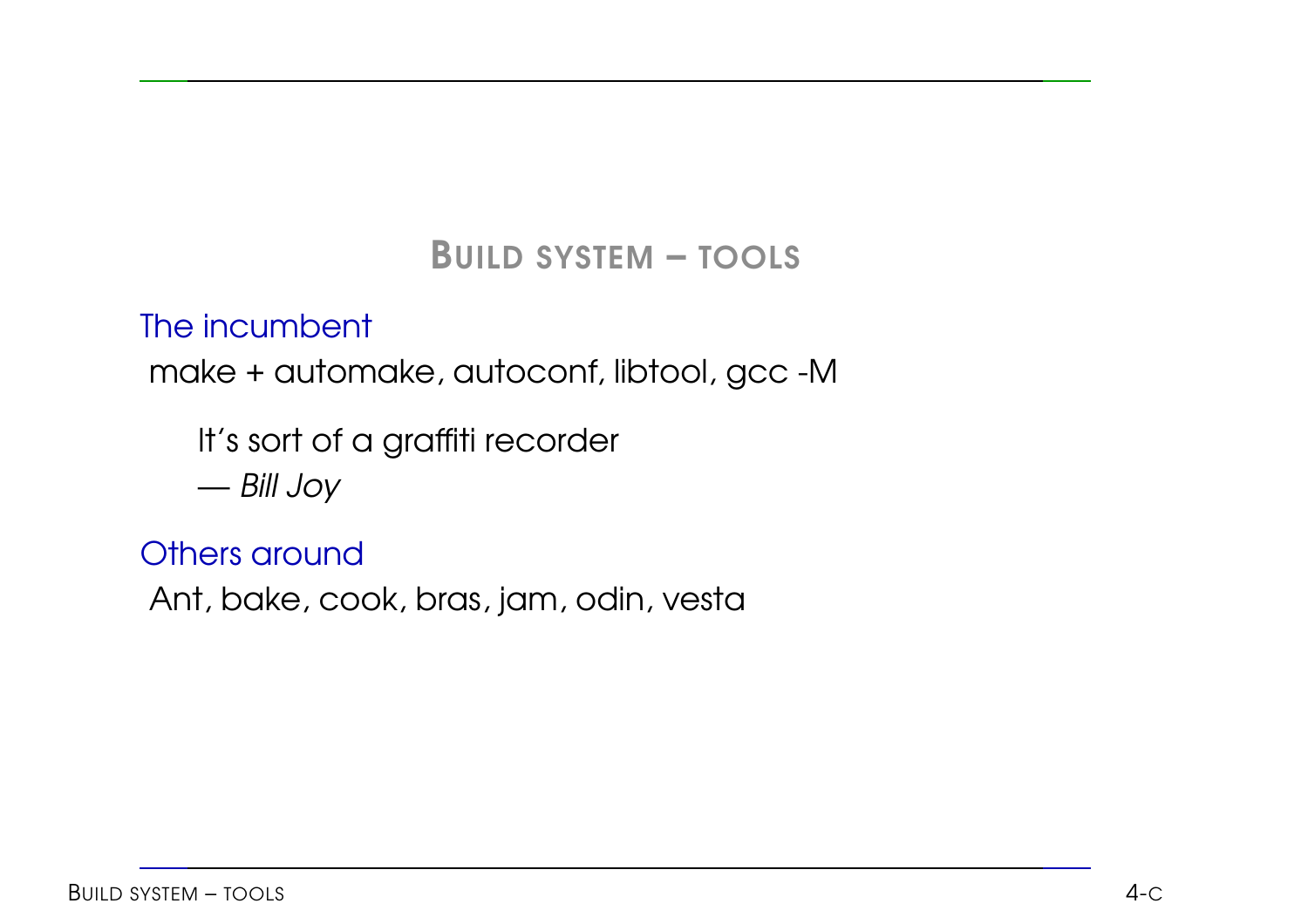#### The incumbent

make <sup>+</sup> automake, autoconf, libtool, gcc -M

It's sort of <sup>a</sup> graffiti recorder

— Bill Joy

#### Others around

Ant, bake, cook, bras, jam, odin, vesta

My fave

SCons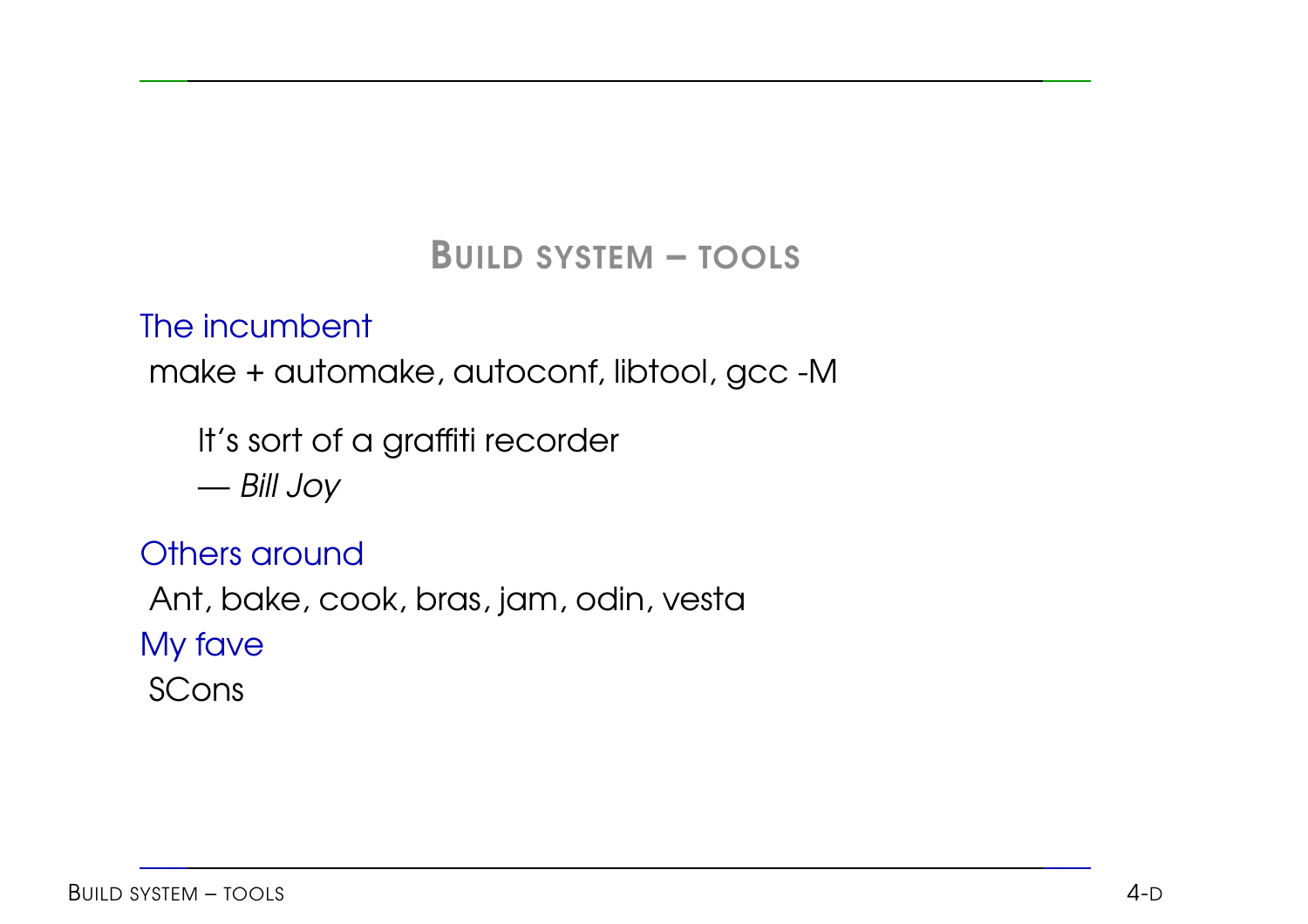# **SCONS**

#### **Features**

- Written in python
- Build scripts essentially python EDSL
- Cross-platform
- Gets depencies correct
- Usage scales easy to write simple and complex systems
- Friendly user group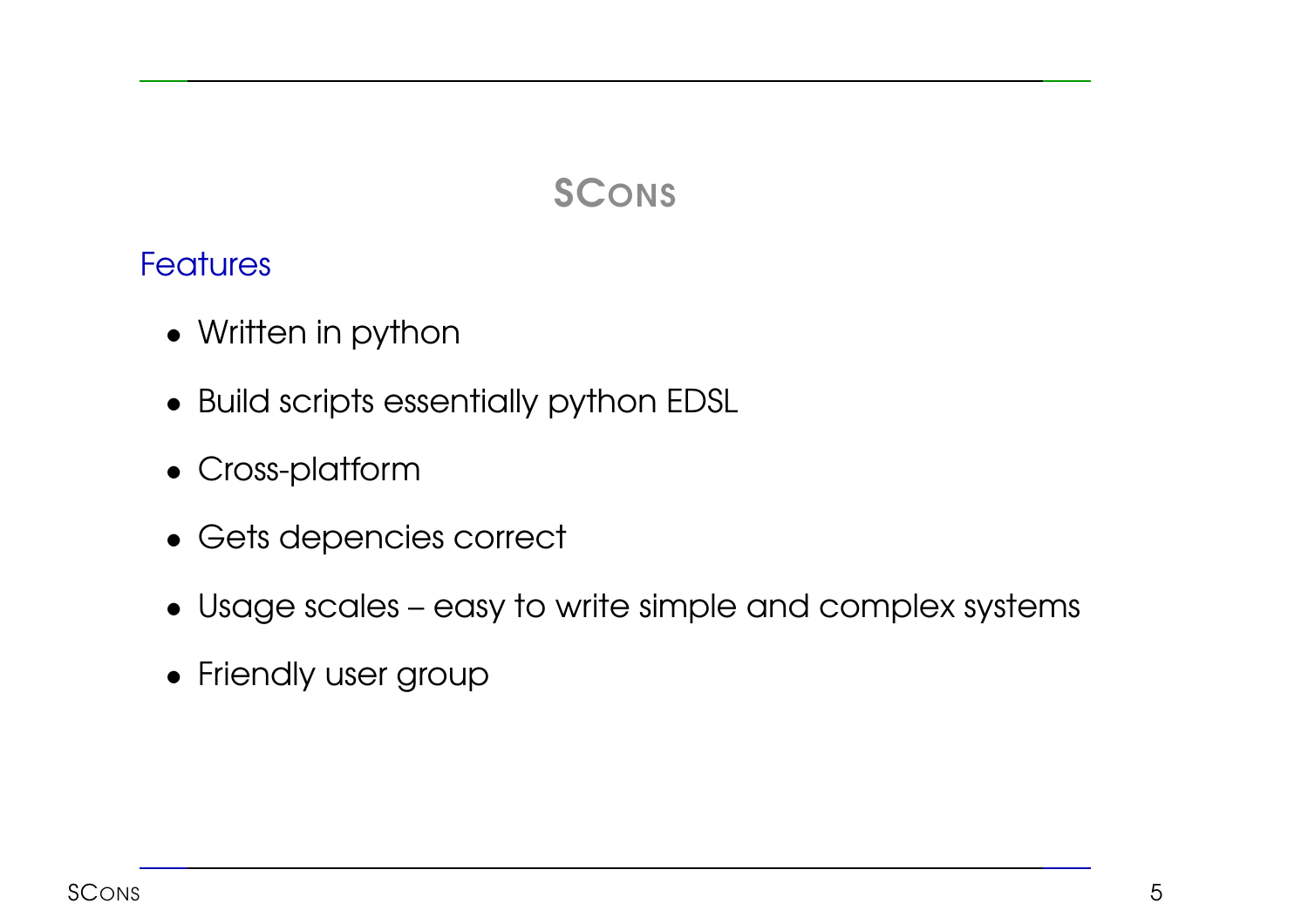# **SCONS**

#### **Features**

- Written in python
- Build scripts essentially python EDSL
- Cross-platform
- Gets depencies correct
- Usage scales easy to write simple and complex systems
- Friendly user group
- id software uses it for Doom3 ;)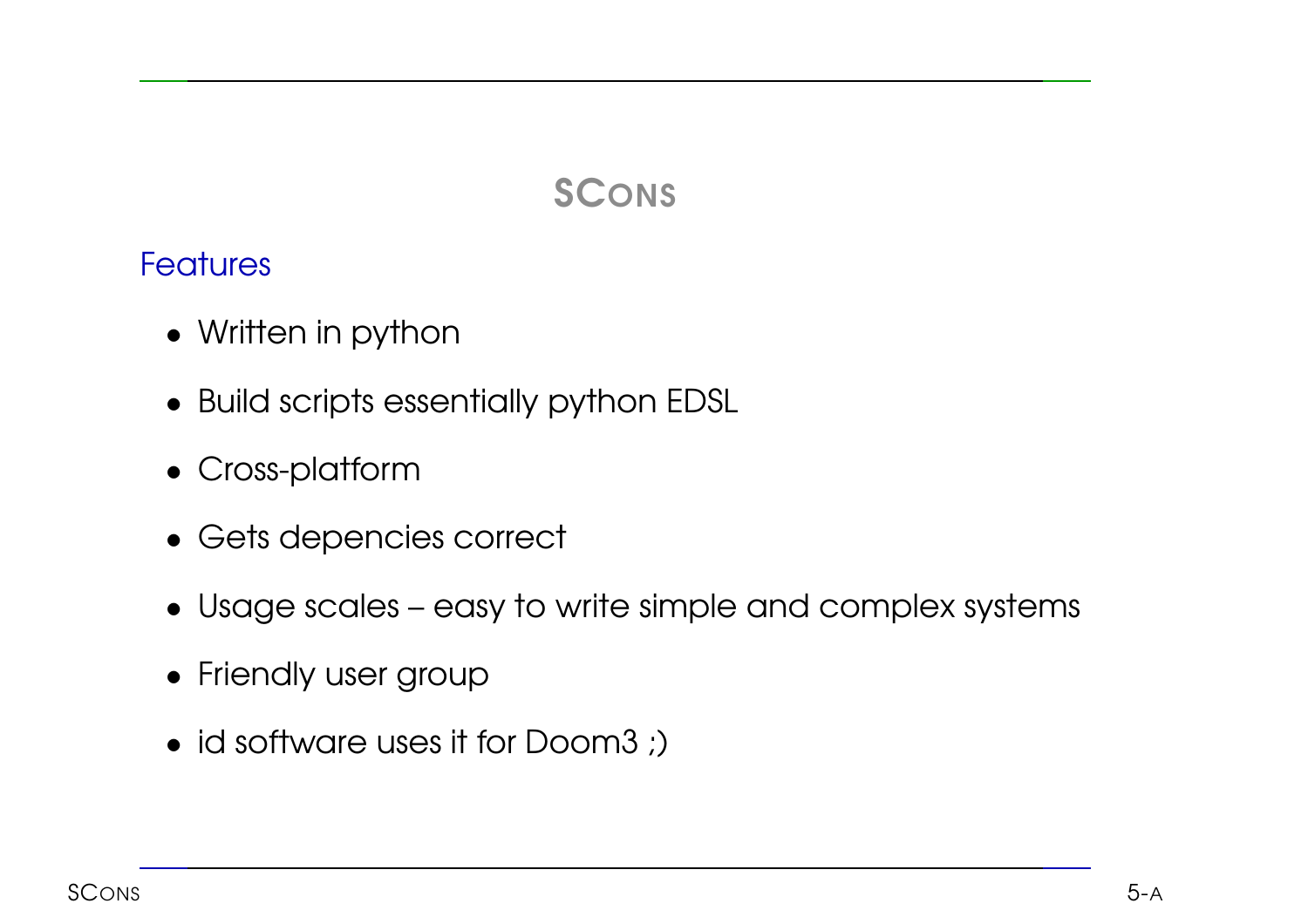# SCONS - HELLO WORLD

Example SConstruct file: trud<br>.c'

Program('he ֦ -

Example usage:  $\frac{1}{n}$ 

% scons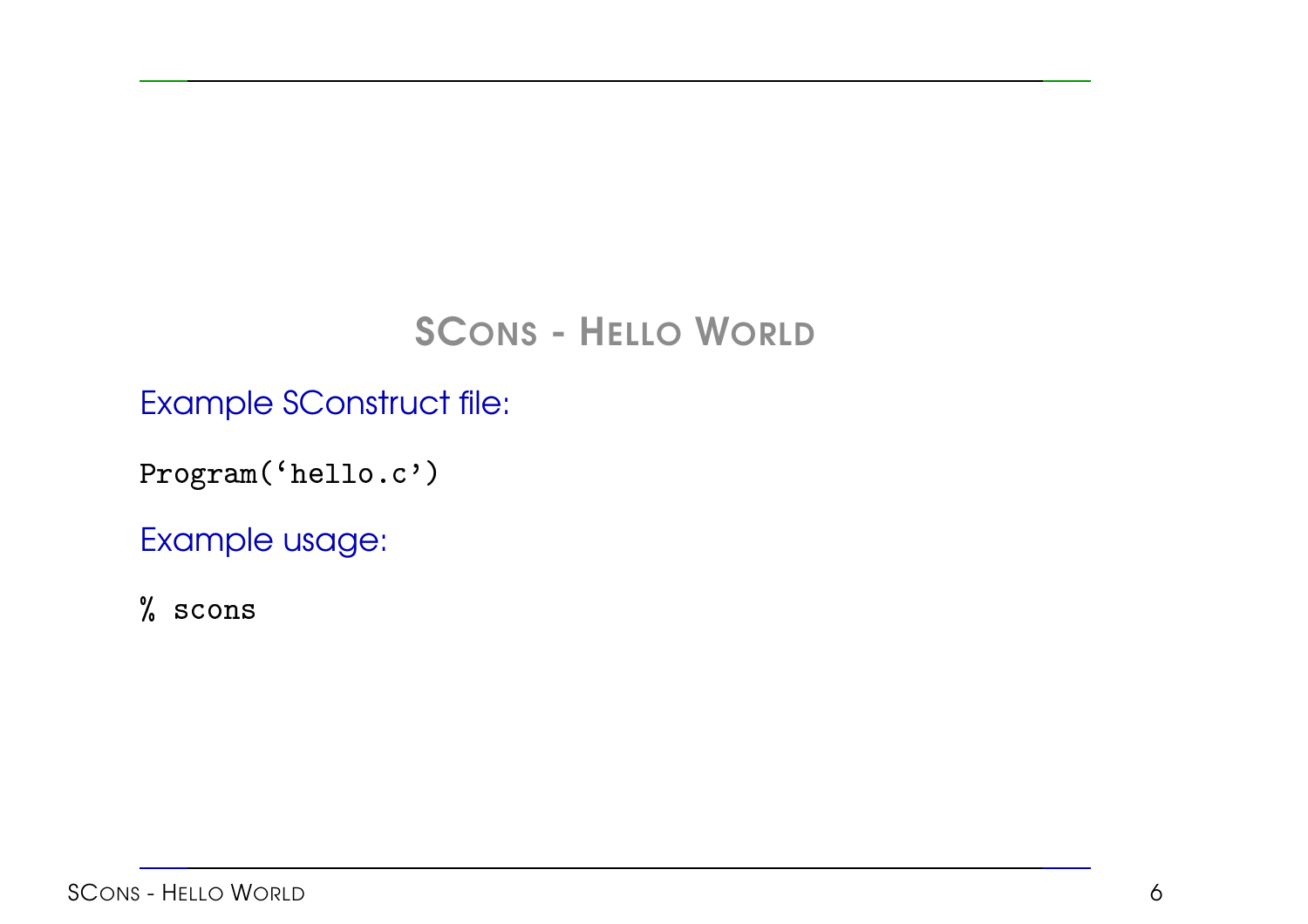## SCONS - DEPENDENCY CALCULATION

Implicit: Scons parses source files with <sup>a</sup> Scanner to determine dependencies.

- Scanner knows about generated files.
- Easy to write your own Scanner
- Command line arguments are also implicit dependencies. (E.g: Change cflags)

Explicit: Scons allows you to specify explicit dependencies. 

```
Depends('foo.
             -
```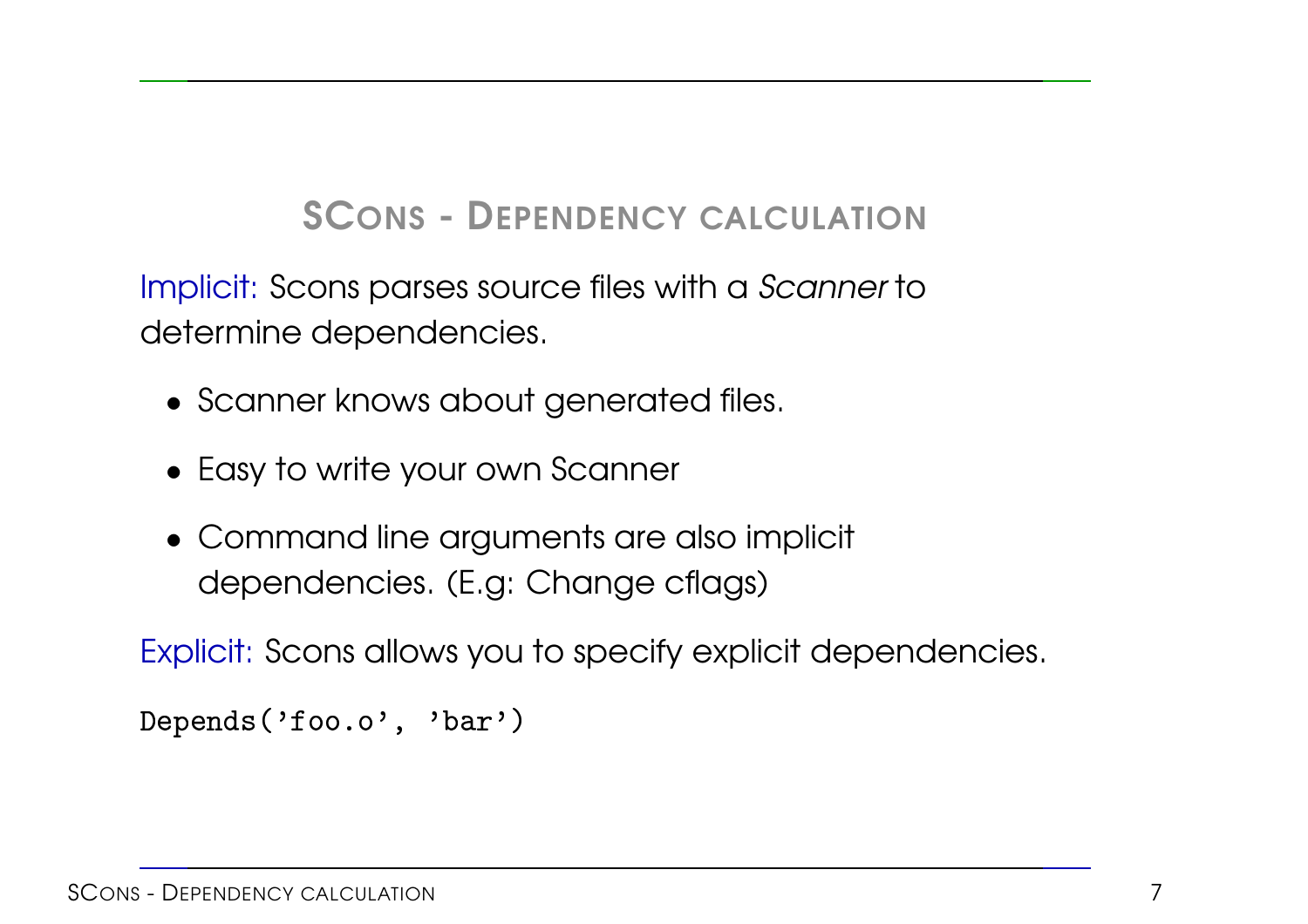# SCONS - CHANGE DETECTION

MD5Sum: Calculate a files MD5Sum to determine if it has changed.

Timestamp: Optional to revert to timestamp method.

Built files: Default is to always rebuild. Optionally treat as other files. So if <sup>a</sup> .o is unchanged by rebuild nothing else is done.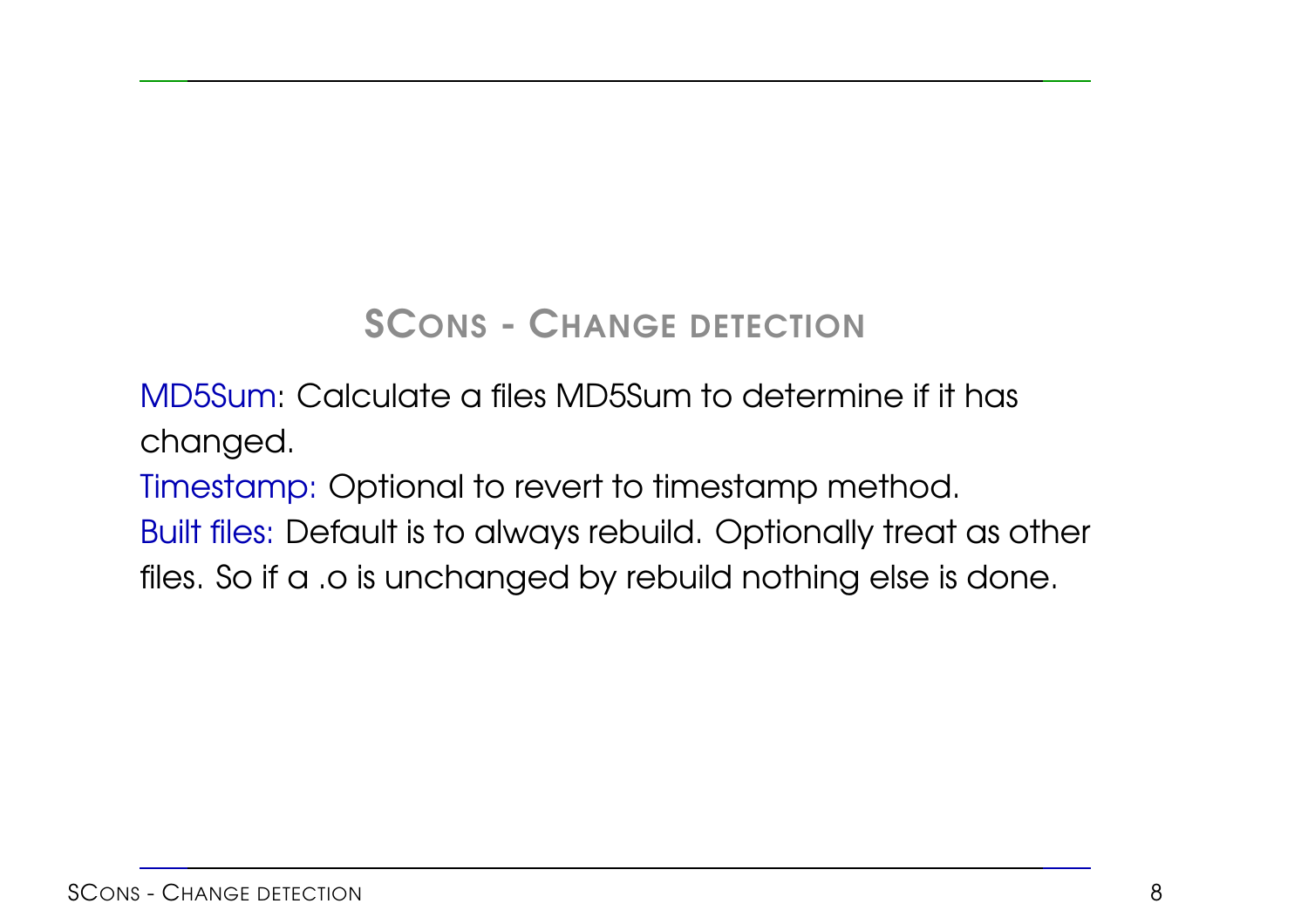# SCONS - ENVIRONMENTS

Evironments encapsulate <sup>a</sup> set of build logic. E.g: which compiler, flags etc. All programs built in an environment inherit the environment's defaults.

Multiple environments can be specified enabling large<br>project to be easily built.<br>opt = Environment(CCFLAGS = '-02') project to be easily built.

```
-
  pt = Environment(CCFLAG
-
  pt = Environment(CCFLAGS = '-02<br>pt = Environment(CCFLAGS = '-02<br>bg = Environment(CCFLAGS = '-g'
```

```
-
 pt.Program('foo', 'f
                           -
                                        -
-
 pt.Program('foo', 'foo.c'<br>bg.Program('bar', 'bar.c'
```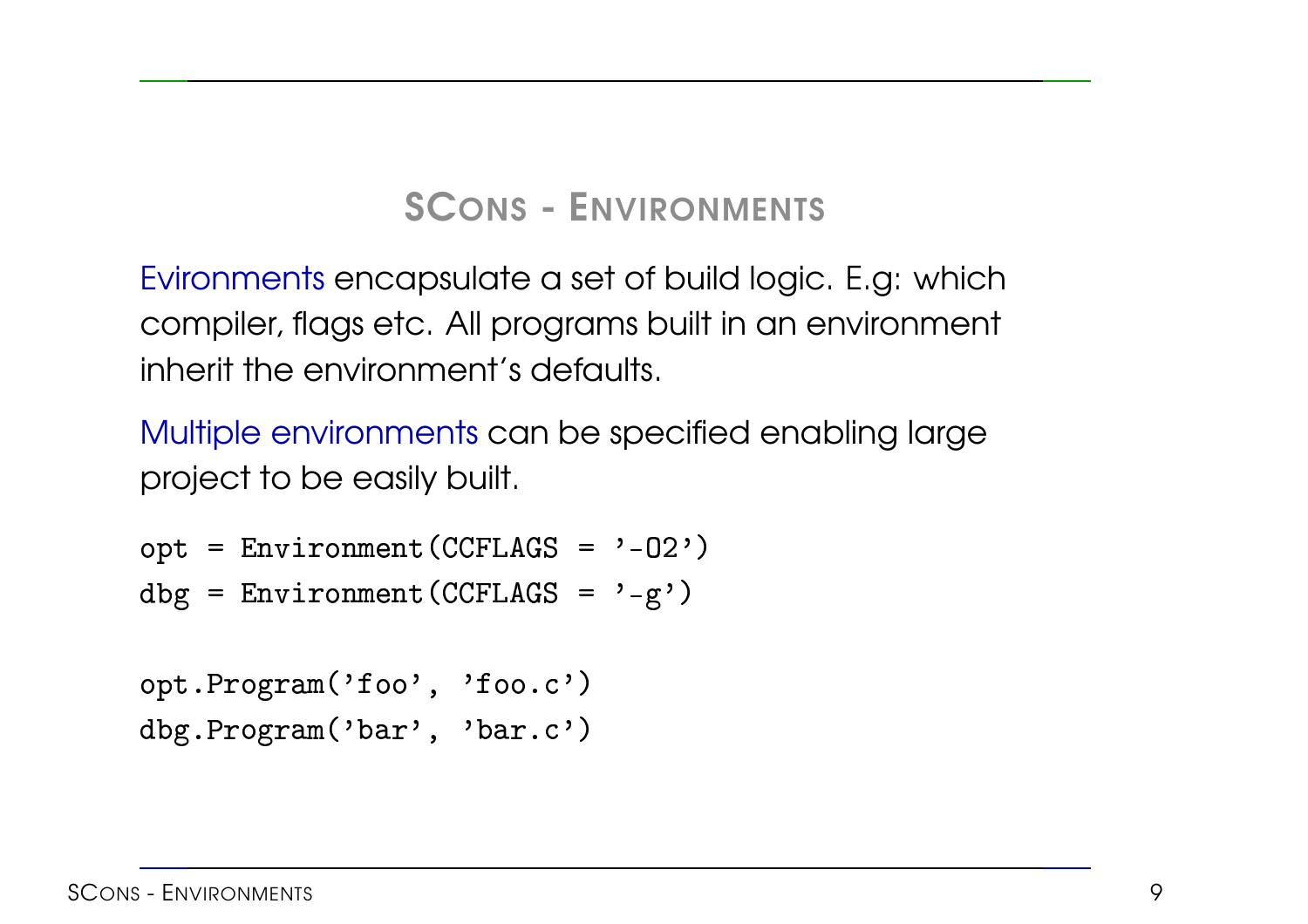# SCONS - MISC

Clean is handled automatically by SCons. Just scons -c. PATH is not preserved! Need to manually propagate. Debugging is nice. It is just python so you can easily use print.

Command line args are nicely exposed so you can provide options to your build. (E.g: -debug). Hierarchical builds are supported. (Think make's include support, not make's recursive build support.